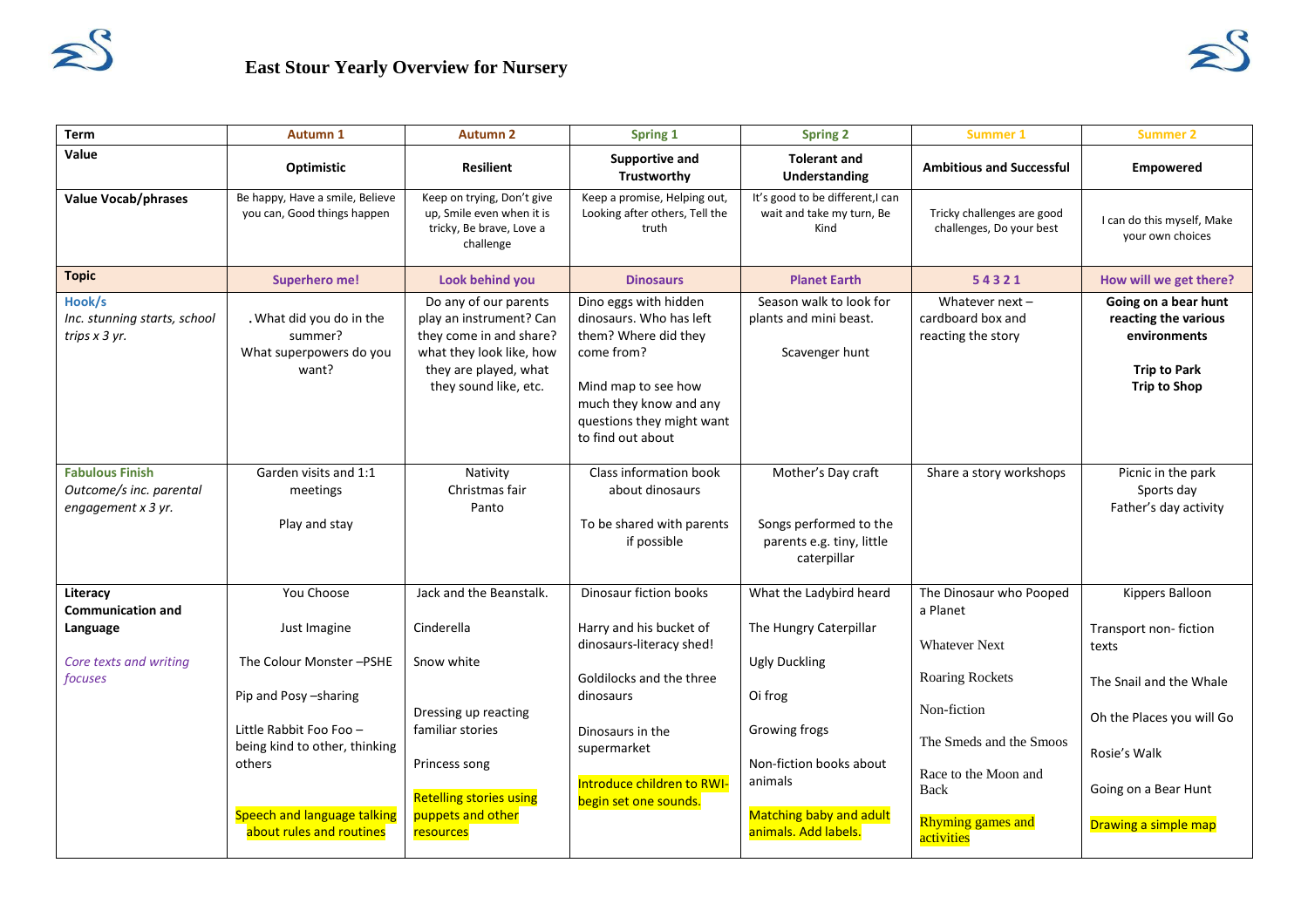

## **East Stour Yearly Overview for Nursery**



|                                |                                                                                                                                                                                          | <b>East Stour Yearly Overview for Nursery</b> |                                                                                                                                                   |                                                |                              |                             |
|--------------------------------|------------------------------------------------------------------------------------------------------------------------------------------------------------------------------------------|-----------------------------------------------|---------------------------------------------------------------------------------------------------------------------------------------------------|------------------------------------------------|------------------------------|-----------------------------|
|                                |                                                                                                                                                                                          |                                               |                                                                                                                                                   | Sequencing a simple<br>lifecycle with pictures |                              |                             |
|                                |                                                                                                                                                                                          |                                               |                                                                                                                                                   |                                                |                              |                             |
|                                |                                                                                                                                                                                          |                                               |                                                                                                                                                   |                                                |                              |                             |
|                                |                                                                                                                                                                                          |                                               |                                                                                                                                                   |                                                |                              |                             |
|                                |                                                                                                                                                                                          |                                               |                                                                                                                                                   |                                                |                              |                             |
|                                |                                                                                                                                                                                          |                                               |                                                                                                                                                   |                                                |                              |                             |
|                                |                                                                                                                                                                                          |                                               |                                                                                                                                                   |                                                |                              |                             |
|                                |                                                                                                                                                                                          |                                               |                                                                                                                                                   |                                                |                              |                             |
|                                |                                                                                                                                                                                          |                                               |                                                                                                                                                   |                                                |                              |                             |
| Maths                          | Number Songs                                                                                                                                                                             | Number Songs                                  | Recognising numbers 1-5                                                                                                                           | Patterns                                       | Positional language          | <b>Numbers</b>              |
| <b>Based on White Rose and</b> | Number Blocks                                                                                                                                                                            | Number Blocks                                 | Number walks                                                                                                                                      | Finding patterns in nature                     | Building rockets with        | Writing numbers             |
| <b>Maths progression</b>       | Understanding 1,2,3                                                                                                                                                                      | Understanding 1,2,3                           | Ordering 1-5                                                                                                                                      | Making patterns from                           | blocks                       | Counting backwards          |
| <b>Document</b>                | Counting 4 objects                                                                                                                                                                       | Counting 4 objects                            | Value of numbers                                                                                                                                  | nature                                         |                              | More and less               |
|                                |                                                                                                                                                                                          |                                               | Recognising small groups<br>of objects                                                                                                            |                                                |                              |                             |
| <b>Physical Development</b>    | Moving in different ways                                                                                                                                                                 | Focus on using 1 handed                       | Creating shapes with body                                                                                                                         | Moving like different                          |                              |                             |
|                                |                                                                                                                                                                                          | tools (EA&D, scissors,                        | and moving in different                                                                                                                           | animals                                        |                              |                             |
|                                | <b>Write Dance</b>                                                                                                                                                                       | hole punches, etc.                            | ways                                                                                                                                              | Watch Andy's Wild                              |                              |                             |
|                                |                                                                                                                                                                                          | Literacy - Mark making                        |                                                                                                                                                   | workouts                                       |                              |                             |
|                                |                                                                                                                                                                                          | tools)                                        | Dinosaurs dance                                                                                                                                   | Can you Put Together a                         |                              |                             |
|                                |                                                                                                                                                                                          | Continue with write                           |                                                                                                                                                   | dance to describe the life                     |                              |                             |
|                                |                                                                                                                                                                                          | dance in PE                                   |                                                                                                                                                   | cycle of a butterfly?                          |                              |                             |
|                                |                                                                                                                                                                                          | Nativity - Dances for                         |                                                                                                                                                   |                                                |                              |                             |
| <b>Understanding the World</b> |                                                                                                                                                                                          | specific roles.                               |                                                                                                                                                   | <b>Ongoing Skills</b>                          |                              |                             |
|                                |                                                                                                                                                                                          |                                               |                                                                                                                                                   |                                                |                              |                             |
| <b>Science</b>                 | Ask Questions- demonstrate curiosity about the world around them<br>Make predictions- with support or prompting. Talk about what they think might happen based on their own experiences. |                                               |                                                                                                                                                   |                                                |                              |                             |
| <b>Based on Science</b>        |                                                                                                                                                                                          |                                               | Decide how to carry out an enguiry- Respond to prompts to say what happened to objects, living things or events.                                  |                                                |                              |                             |
| progression map.               |                                                                                                                                                                                          |                                               | Take measurements- Use senses and simple equipment to explore the world e.g. binoculars, magnifying glass                                         |                                                |                              |                             |
|                                |                                                                                                                                                                                          |                                               | Record and Present Data- talk to an adult about what has been found out Answer questions about data- With support, explain why some things occur. |                                                |                              |                             |
|                                |                                                                                                                                                                                          |                                               |                                                                                                                                                   |                                                |                              |                             |
|                                |                                                                                                                                                                                          | <b>Objects and Seasons</b>                    | <b>Places</b>                                                                                                                                     | <b>Materials</b>                               | <b>Animals</b>               | <b>Plants</b>               |
|                                |                                                                                                                                                                                          | Similarities and                              | Similarities and differences                                                                                                                      | Similarities and differences                   | Similarities and differences | How plants grow with        |
|                                |                                                                                                                                                                                          | differences of fruit and                      | between the seaside and                                                                                                                           | between waterproof and                         | between different animal     | light, water, soil and air. |
|                                |                                                                                                                                                                                          | veg, dough and cooked                         | Ashford.                                                                                                                                          | not waterproof, strong                         | habitats, body parts of      | Know the lifecycle of a     |
|                                |                                                                                                                                                                                          | bread, big/small                              |                                                                                                                                                   | and weak, recyclable and                       | familiar animals, what       | plant and name roots,       |
|                                |                                                                                                                                                                                          | shadows, floating anf                         |                                                                                                                                                   | not recyclable, which                          | owls and other birds eat,    | shoots, stem, leaves, buds  |
|                                |                                                                                                                                                                                          | sinking                                       |                                                                                                                                                   |                                                | nocturnal animals, adult     | and flower.                 |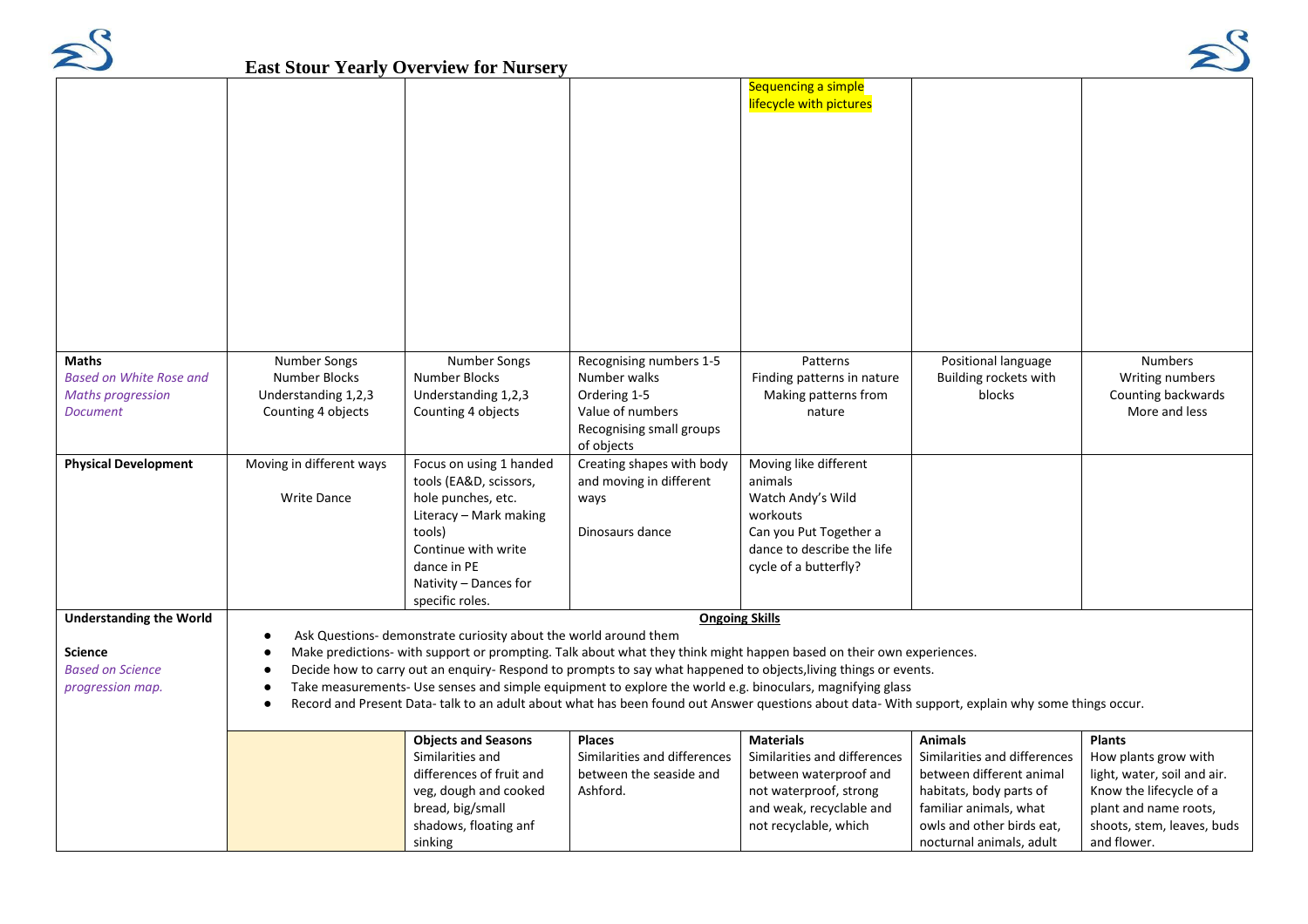

## East Stour Vearly Overview for Nu



|                                                                                                               | <b>East Stour Yearly Overview for Nursery</b>                                                                                                                                                                                                                           |                                                                                                                                                                                                                                                                                                                                                                                                                                                                                                                                                                                              |                                                                                                                                                      |                                                                                                                                                                                                                               |                                                                                                                                                                                                  |  |
|---------------------------------------------------------------------------------------------------------------|-------------------------------------------------------------------------------------------------------------------------------------------------------------------------------------------------------------------------------------------------------------------------|----------------------------------------------------------------------------------------------------------------------------------------------------------------------------------------------------------------------------------------------------------------------------------------------------------------------------------------------------------------------------------------------------------------------------------------------------------------------------------------------------------------------------------------------------------------------------------------------|------------------------------------------------------------------------------------------------------------------------------------------------------|-------------------------------------------------------------------------------------------------------------------------------------------------------------------------------------------------------------------------------|--------------------------------------------------------------------------------------------------------------------------------------------------------------------------------------------------|--|
|                                                                                                               | Forest School- Introduce<br>seasons and how they<br>change.                                                                                                                                                                                                             |                                                                                                                                                                                                                                                                                                                                                                                                                                                                                                                                                                                              | materials melt in the sun<br>and which do not.                                                                                                       | and baby animals, pet<br>shop animals, how animals<br>move, lifecycles of<br>animals.<br>Deadly 60, Andy's Wildlife<br>Adventures, Bug hunt,<br>pets, animals and their<br>young, Lifecycle of a<br>butterfly / chick / frog. |                                                                                                                                                                                                  |  |
| <b>Understanding the World</b>                                                                                |                                                                                                                                                                                                                                                                         |                                                                                                                                                                                                                                                                                                                                                                                                                                                                                                                                                                                              | <b>Ongoing Skills</b>                                                                                                                                |                                                                                                                                                                                                                               |                                                                                                                                                                                                  |  |
| <b>History</b><br><b>Based on History</b><br><b>Progression Map</b>                                           |                                                                                                                                                                                                                                                                         | Understanding the World: Early Learning Goal for People and Communities: Children talk about past and present events in their own lives and in the lives of family members.<br>They know about similarities and differences between themselves and others, and among families, communities and traditions.<br>Communication and Language: Early Learning Goal: Speaking They use past, present and future forms accurately when talking about events that have happened or are to<br>happen in the future. They develop their own narratives and explanations by connecting ideas or events. |                                                                                                                                                      |                                                                                                                                                                                                                               |                                                                                                                                                                                                  |  |
| <b>Understanding the World</b><br>Geography<br><b>Based on Whole School</b><br>Overview- OLIs on<br>prog.map. | <b>Ongoing Skills</b><br>ELG: Children will know about similarities and differences in relation to places, objects, materials and living things. They talk about the features of their own immediate<br>environment and how environment might vary from one to another. |                                                                                                                                                                                                                                                                                                                                                                                                                                                                                                                                                                                              |                                                                                                                                                      |                                                                                                                                                                                                                               |                                                                                                                                                                                                  |  |
|                                                                                                               | <b>How Things Work</b><br>30-50: Talk about why<br>things happen and how<br>things work                                                                                                                                                                                 | <b>Places</b><br>Explore outside<br>environment. Talk about<br>likes, dislikes and make<br>comparisons with other<br>localities, Use maps to<br>look up local familiar<br>places.<br>Explore different types of<br>worlds e.g. hot<br>/cold wet/dry<br>30-50: To talk about my<br>home and the places that I<br>know like the park, the<br>shops and the library.<br>40-60: To talk about how<br>things like flowers or<br>building look the same or<br>different, To talk about the<br>pattern in the things I see<br>around me.                                                            | <b>Changes</b><br>30-50: To develop an<br>understanding of growth,<br>decare and changes over<br>time.<br>40-60: To talk about how<br>things change. | <b>Animals</b><br>30-50: to ask questions<br>about the animals I see, to<br>talk about animals that<br>interest me. To talk about<br>how animals change.                                                                      | <b>Plants</b><br>30-50: to ask questions<br>about the plants I see, to<br>talk about the plants that<br>interest me and to show<br>care and concern for living<br>things and the<br>environment. |  |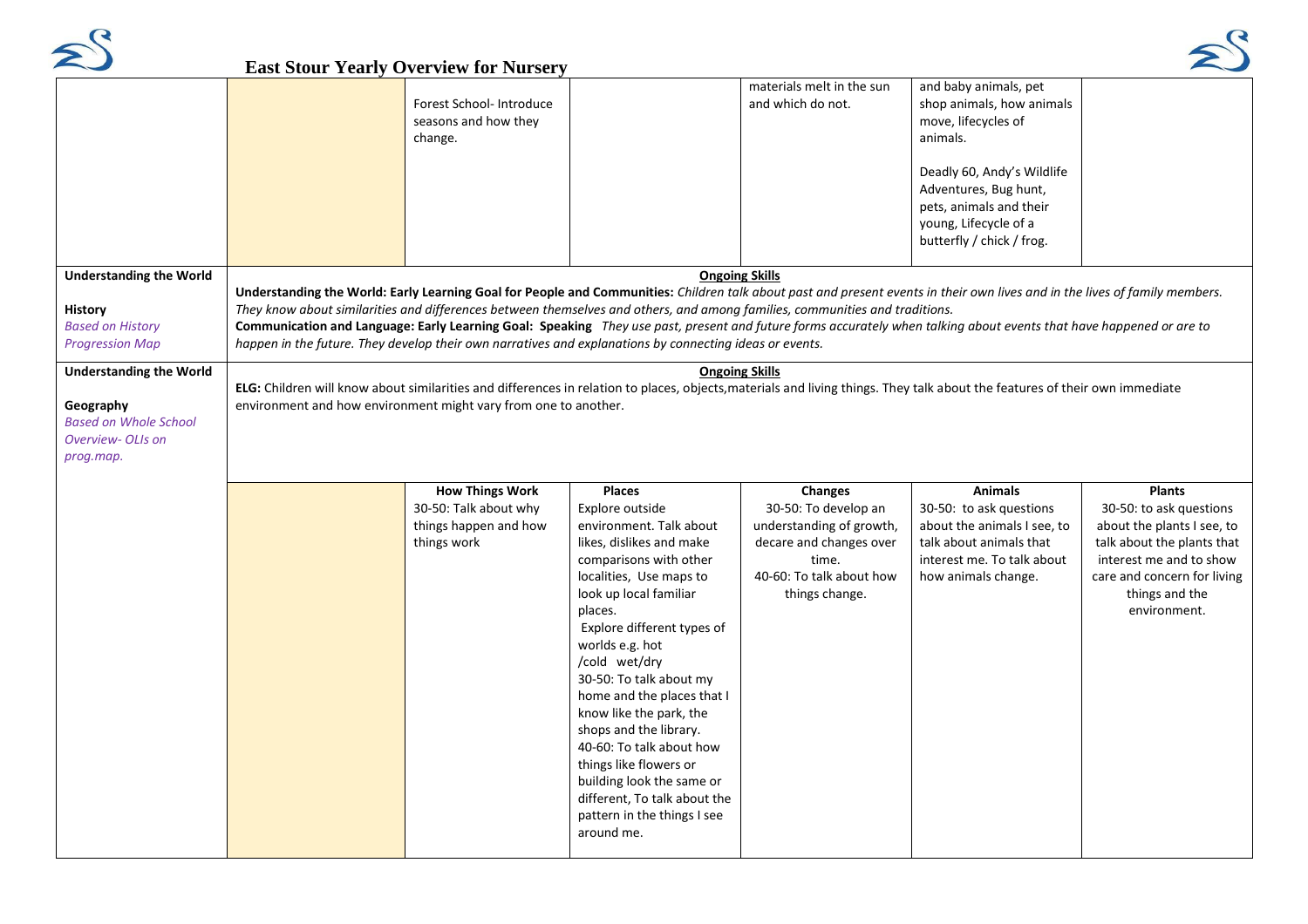

## **East Stour Yearly Overview for Nursery**



| <b>Expressive Art and Design</b>                                      | Last Stout Tearly Overview for Funsel<br>Self Portraits<br><b>Mixing Colours</b><br>Superhero dances<br>Superhero vehicle models<br>Sing songs, make music and<br>dance<br>Use range of materials,<br>tools, techniques.<br>Experiment with colour,<br>design, texture, form and<br>function.<br>Represent ideas, thoughts<br>and feelings through DT,<br>art, music, dance role play<br>and stories                                                                                                                                                                                                                                                                                                                                  | Junk modelling - focus on<br>making musical<br>instruments for our junk<br>modelling orchestra<br>(what materials would<br>work best & why?)<br>Helicopter stories -<br>Create a stage area, look<br>at making own props for<br>story telling<br>Art focus on Mondrian<br>(linked to maths with<br>squares and rectangles) | Dinosaur skeleton<br>creations<br>Dinosaur bark tree<br>rubbings<br>Foot print dinosaur<br>pictures<br>Dance like a dinosaur!<br>ICT- purple mash<br>dinosaur photos<br>Music-compose music<br>in response to a dino<br>scene                                                                                                     | Literacy/Being Imaginative | Cardboard box fish tank<br><b>Animal Masks</b><br>Lifecycle of a butterfly<br>dance                                                                                                                                                                                                                                                                                                        | Sand art.<br>Pirate hat making.<br>Shell pattern<br>painting.                                                                                                                                                                                                                                                                                                 |
|-----------------------------------------------------------------------|---------------------------------------------------------------------------------------------------------------------------------------------------------------------------------------------------------------------------------------------------------------------------------------------------------------------------------------------------------------------------------------------------------------------------------------------------------------------------------------------------------------------------------------------------------------------------------------------------------------------------------------------------------------------------------------------------------------------------------------|----------------------------------------------------------------------------------------------------------------------------------------------------------------------------------------------------------------------------------------------------------------------------------------------------------------------------|-----------------------------------------------------------------------------------------------------------------------------------------------------------------------------------------------------------------------------------------------------------------------------------------------------------------------------------|----------------------------|--------------------------------------------------------------------------------------------------------------------------------------------------------------------------------------------------------------------------------------------------------------------------------------------------------------------------------------------------------------------------------------------|---------------------------------------------------------------------------------------------------------------------------------------------------------------------------------------------------------------------------------------------------------------------------------------------------------------------------------------------------------------|
| Computing<br><b>Based on Computing</b><br><b>Progression Document</b> | <b>E-Safety:</b> Understand what to do if they become worried when using technology<br>Technology in Our Lives: Children recognise that a range of technology is used in places such as home and school. 30-50: shows an interest in technological toys.<br>ELG: Children Recognise that a range of technology is used in places such as home and school.<br>Multimedia: 30-50: Knows that information can be retrieved from computers. 40-60: Use ICT hardware to interact with age appropriate computer software. ELG: They select and<br>use technology for particular purposes.<br>Programming: 30-50: Knows how to operate simple equipment. Shows skill in making toys work. 40-60: Completes a simple programme on a computer. | E-Safety (ongoing)<br>-I can ask for help when<br>using technology.<br>-I know who to ask if I<br>need help.                                                                                                                                                                                                               | Using ICT to capture<br>experiences such as visits<br>in the local<br>environment. Children to<br>share and talk about<br>these.<br>Being safe on computers<br>– chicken Clicken<br><b>Technology in our Lives</b><br>-I can access a range of<br>technology.<br>-I can talk about<br>technology at home and in<br>my local area. | <b>Ongoing Skills</b>      | Multimedia<br>-I know that I can find out<br>information by using<br>google as well as books.<br>-I can ask for help to find<br>out information from a<br>computer.<br>-I can use a range of<br>technology to complete a<br>game or activity.<br>-I can choose technology<br>and use it for a specific<br>objective. I.e. camera for a<br>photo, leap reader pens to<br>read a story, etc. | Programming<br>30-50: Knows how to<br>operate simple<br>equipment.<br>Shows skill in making toys<br>work.<br>40-60: Completes a simple<br>programme on a<br>computer.<br>-I can know how to<br>operate technological<br>toys.<br>-I can use technological<br>toys appropriately.<br>I can complete a simple<br>activity when using a<br>technological device. |
| P.S.H.E.<br>and British Values                                        | <b>Balloon Fairy.</b>                                                                                                                                                                                                                                                                                                                                                                                                                                                                                                                                                                                                                                                                                                                 | <b>Balloon Fairy</b>                                                                                                                                                                                                                                                                                                       | Setting of class rules -<br>develop trust that we will                                                                                                                                                                                                                                                                            |                            | Noah's Arc                                                                                                                                                                                                                                                                                                                                                                                 |                                                                                                                                                                                                                                                                                                                                                               |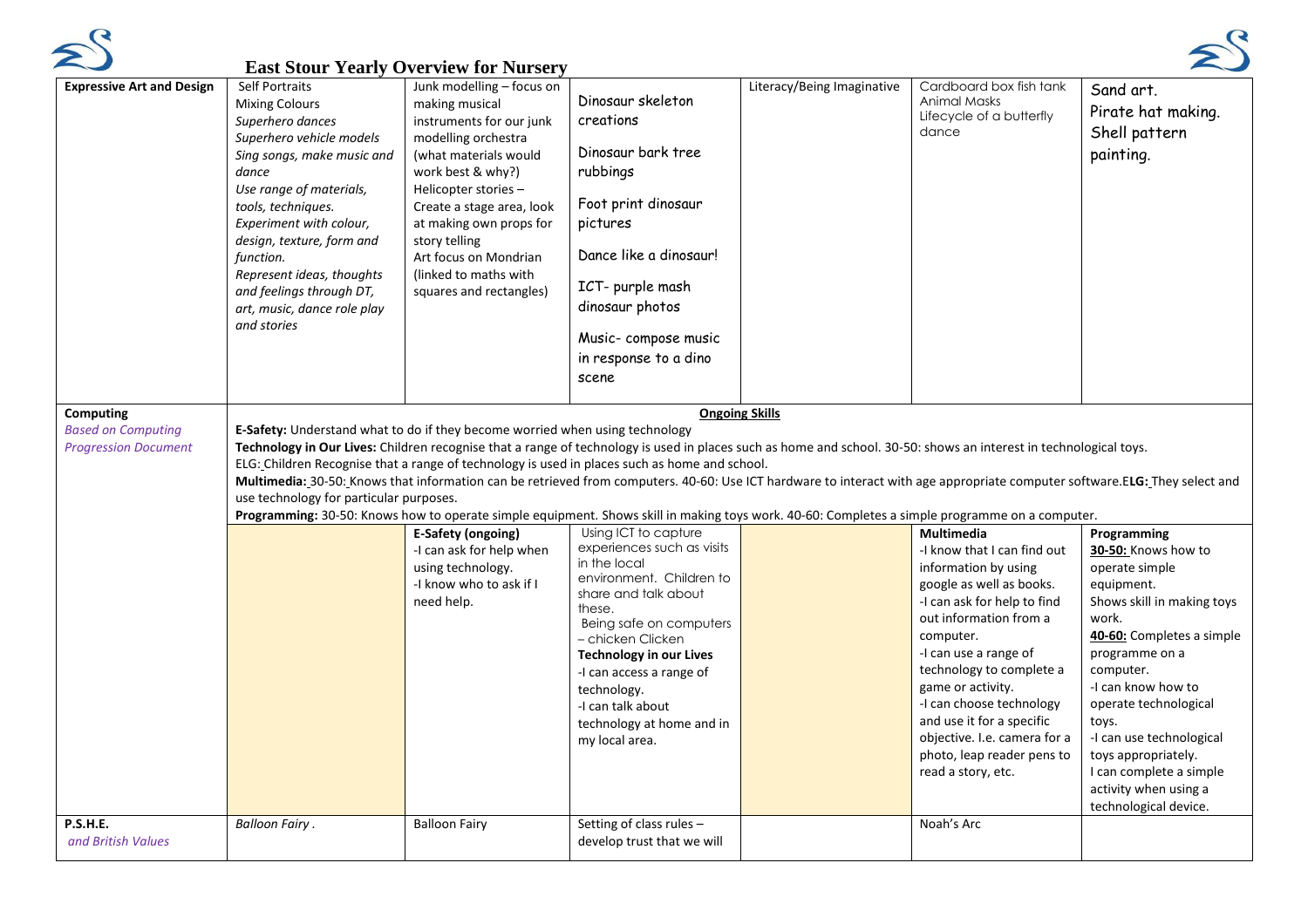



|                                 |                                | $\mathbf{L}$ ast Diour Tearly Overview for Funsel |                            |                             |                             |                           |
|---------------------------------|--------------------------------|---------------------------------------------------|----------------------------|-----------------------------|-----------------------------|---------------------------|
|                                 |                                | Listening to different                            | follow rules and respect   |                             |                             |                           |
|                                 |                                | music styles- how does it                         | each other.                |                             |                             |                           |
|                                 |                                | make you feel?                                    | Agree logical              |                             |                             |                           |
|                                 |                                |                                                   | consequences as class.     |                             |                             |                           |
|                                 |                                |                                                   | People who help us KM      |                             |                             |                           |
|                                 |                                |                                                   | Messenger Mum activity     |                             |                             |                           |
| Music                           | <b>Exploring Sounds</b>        | Listening to different                            | Chinese music              |                             | Record yourself singing a   |                           |
| <b>Based on Progression Map</b> | <b>Keeping Beats</b>           | music styles- how does it                         | It's a wonderful world     |                             | song, All creatures great   |                           |
|                                 | singing familiar nursery       | make you feel?                                    | Louis Armstrong            |                             | and small , The animals     |                           |
|                                 | rhymes                         |                                                   | Around the World - Daft    |                             | went in 2 by 2, Walking     |                           |
|                                 |                                |                                                   | Punk                       |                             | through the Jungle, The     |                           |
|                                 |                                |                                                   |                            |                             | Lion sleeps tonight, Let's  |                           |
|                                 |                                |                                                   |                            |                             | go to the zoo, Animal fair  |                           |
|                                 | <b>Charanga Units</b>          |                                                   |                            |                             |                             |                           |
|                                 | Me!                            | <b>My Stories</b>                                 | In the Groove              | <b>Round and Round</b>      | <b>Your Imagination</b>     | Reflect, Rewind, Replay   |
| <b>Cultural Capital</b>         | Harvest                        | <b>Focus of Nativity</b>                          | Chinese New year           | aesop's fables.             |                             | Hamilton, Banksy, Rowling |
| linked artists, musicians,      | Term Song-Me by Taylor         | Looking at different                              | Chinese music              |                             |                             | and Hemsworth             |
| literature, sportspersons,      | Swift                          | traditions - what do you                          |                            | Fairy tale art -            |                             |                           |
| key events etc                  | Mona Lisa, Girl with a Pearl   | and your family do?                               | Look at paintings from     |                             |                             |                           |
|                                 | Earring, Van gough             |                                                   | different cultures         |                             |                             |                           |
|                                 | <b>Classical Music</b>         | Art focus on Mondrian                             | e.g. aborigional art,      |                             |                             |                           |
|                                 |                                | (linked to maths with                             | Japanese art, sand art     |                             |                             |                           |
|                                 |                                | squares and rectangles)                           | Tasting food from          |                             |                             |                           |
|                                 |                                |                                                   | different countries        |                             |                             |                           |
|                                 |                                | Explore music from                                |                            |                             |                             |                           |
|                                 |                                | around the world                                  |                            |                             |                             |                           |
|                                 |                                |                                                   |                            |                             |                             |                           |
| <b>Key Events</b>               | <b>Stay and Plays</b>          | Christmas                                         | Chinese New year           | <b>Science Week</b>         | World Book Day              | Sports Day                |
|                                 | <b>Meeting Families</b>        | <b>Nativity Show</b>                              |                            |                             |                             |                           |
|                                 |                                | Diwlai 14.11.20                                   |                            |                             |                             |                           |
| <b>Diversity</b>                | Explore similarities and       | Dance show                                        | Tasting food from other    | Awareness of other          | Eid - 13th&14th May 21      |                           |
| Countries represented by        | differences.                   | Create a dance from                               | countries                  | languages. Encourage our    |                             |                           |
| our children:                   |                                | another country. Listen                           |                            | bilingual children to share | Learn about the different   |                           |
| Syria, Pakistan,                | Introduce how people look      | to music from around the                          | Children to bring an       | some words from their       | countries' habitats and the |                           |
| Bangladesh, Afghanistan,        | different but can have         | world. Make simple                                | artefact from home that    | language.                   | animals found there.        |                           |
| France, Poland, Nepal,          | similarities such as likes and | traditional costumes or                           | represents their culture.  |                             |                             |                           |
| Nigeria, Ghana, Carribean,      | dislikes.                      | accessories                                       |                            | Traditional tales from the  | Do some animals hold        |                           |
| Vietnam,                        |                                |                                                   | Invite parents in to talk  | cultures represented by     | special significance in     |                           |
|                                 | Through similarities and       |                                                   | about their culture. share | the cohort                  | other cultures?             |                           |
| Disability: deafness            | differences explore            | Diwali - 14th November                            | traditional dress.         |                             |                             |                           |
|                                 | deafness, blindness,           | 20                                                |                            | Disney Characters that      |                             |                           |
|                                 | physical disability. (teach    |                                                   |                            | represent different         |                             |                           |
|                                 | cued articulation)             |                                                   |                            | cultures, Pocahontas,       |                             |                           |
|                                 |                                |                                                   |                            | Princess Tianna, Moana      |                             |                           |